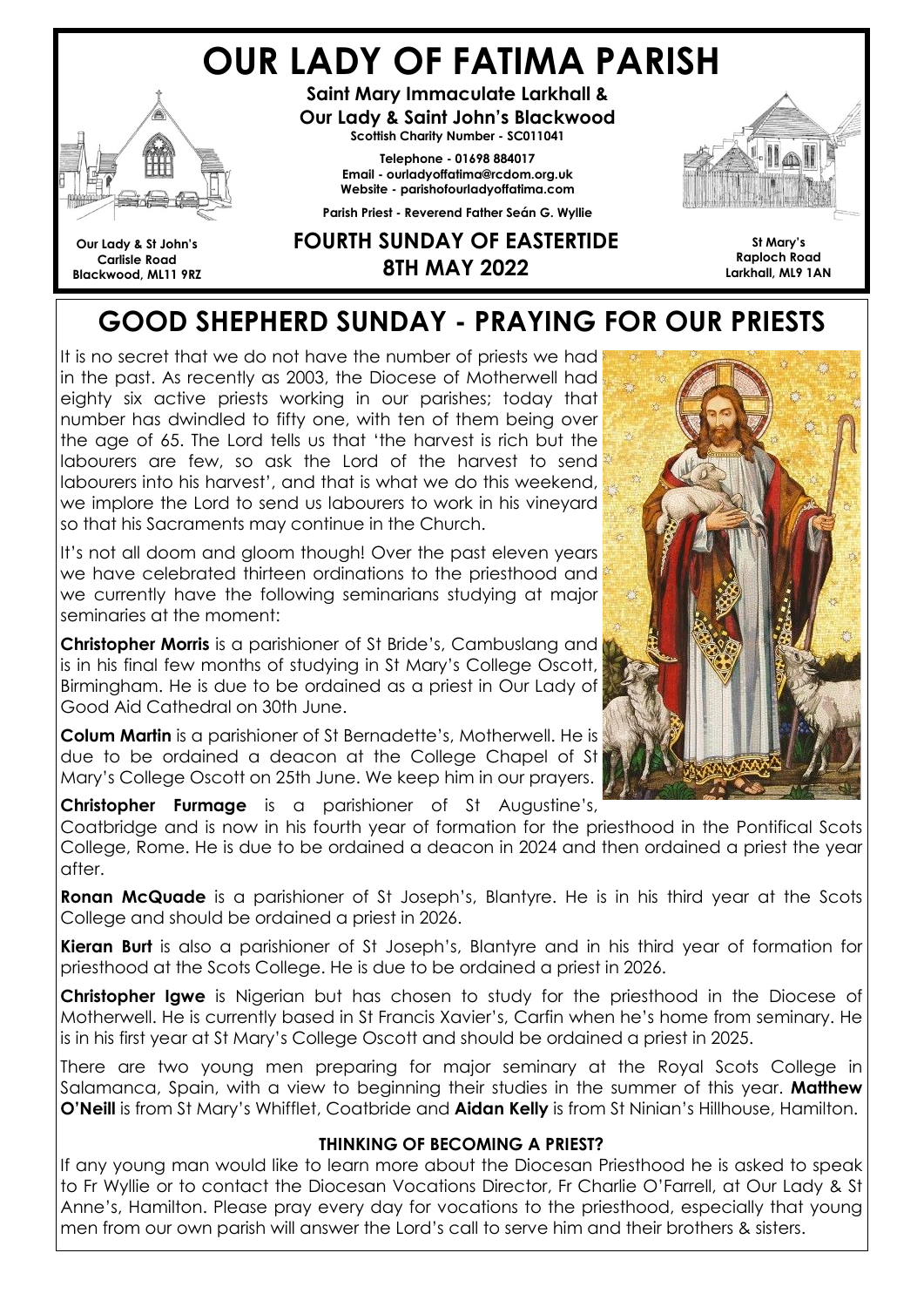# THIS WEEK IN OILR PARISH

| Holy Mass for the Fourth Sunday of Eastertide (St Mary's)<br>Holy Mass for the Fourth Sunday of Eastertide (Our Lady & St John's)<br>Baptism (St Mary's)<br>Holy Mass for the Fourth Sunday of Eastertide (Our Lady & St John's)<br>May Devotions concluding with Benediction (Our Lady & St John's)                   |  |  |
|------------------------------------------------------------------------------------------------------------------------------------------------------------------------------------------------------------------------------------------------------------------------------------------------------------------------|--|--|
| Monday 9th May<br>11.30am                                                                                                                                                                                                                                                                                              |  |  |
| Recitation of the Holy Rosary (St Mary's)<br>Holy Mass for Monday of the Fourth Week of Eastertide (St Mary's)                                                                                                                                                                                                         |  |  |
| <b>Tuesday 10th May</b><br>9.00am                                                                                                                                                                                                                                                                                      |  |  |
| Recitation of the Holy Rosary (Our Lady & St John's)<br>Holy Mass for Tuesday of the Fourth Week of Eastertide (Our Lady & St John's)                                                                                                                                                                                  |  |  |
| <b>Wednesday 11th May</b>                                                                                                                                                                                                                                                                                              |  |  |
| Adoration of the Blessed Sacrament until 9.55am (St Mary's)<br>Confessions until 9.50am (St Mary's)<br>Holy Mass for Wednesday of the Fourth Week of Eastertide (St Mary's)<br>Recitation of the Holy Rosary (Our Lady & St John's)<br>Holy Mass for an increase in vocations to the priesthood (Our Lady & St John's) |  |  |
| Thursday 12th May                                                                                                                                                                                                                                                                                                      |  |  |
| Adoration of the Blessed Sacrament until 9.25am (Our Lady & St John's)<br>Confessions until 9.20am (Our Lady & St John's)<br>Holy Mass for Thursday of the Fourth Week of Eastertide (Our Lady & St John's)                                                                                                            |  |  |
| Friday 13th May                                                                                                                                                                                                                                                                                                        |  |  |
| Recitation of the Holy Rosary (St Mary's)<br>Holy Mass for the Solemnity of Our Lady of Fatima (St Mary's)                                                                                                                                                                                                             |  |  |
| Saturday 14th May                                                                                                                                                                                                                                                                                                      |  |  |
| NO MORNING MASS<br>Confessions until 5.15pm (St Mary's)<br>Vigil Mass for the Fourth Sunday of Eastertide (St Mary's)                                                                                                                                                                                                  |  |  |
|                                                                                                                                                                                                                                                                                                                        |  |  |

## WORLD DAY OF PRAYER FOR VOCATIONS

Today the whole Church throughout the world earnestly comes together to pray for an increase in vocations to the priesthood and consecrated life. At all Masses we will offer our own prayers for an increase in vocations and ask the Lord to place into the hearts of many young men the desire to serve him as priests in our world today.

### SECOND COLLECTION THIS WEEKEND

A second collection will be taken up at all our Masses this weekend for the Sick & Retired Priests Fund. This fund assists with the care of those priests who have served the people of the diocese during their priestly ministry. Please be as generous as you always are.

### FIRST HOLY COMMUNION CARDS

Our Parish Stall has a variety of First Holy Communion cards and First Holy Communion Gift bags for sale. The cards are priced at £1.00. Why not have a look after Mass today?

#### MAY DEVOTIONS

The Church traditionally dedicates the month of May to the Blessed Virgin Mary. It is part of our Catholic tradition and heritage to celebrate May Devotions on the Sundays of May. These devotions include the Holy Rosary, Litany to Our Lady and concluding with Adoration of the Blessed Sacrament and Benediction.

### CONGRATULATIONS

This weekend Michael & Pat Simpson celebrate their 65th Wedding anniversary. We wish them our prayerful congratulations as they celebrate this important milestone. Ad multos annos!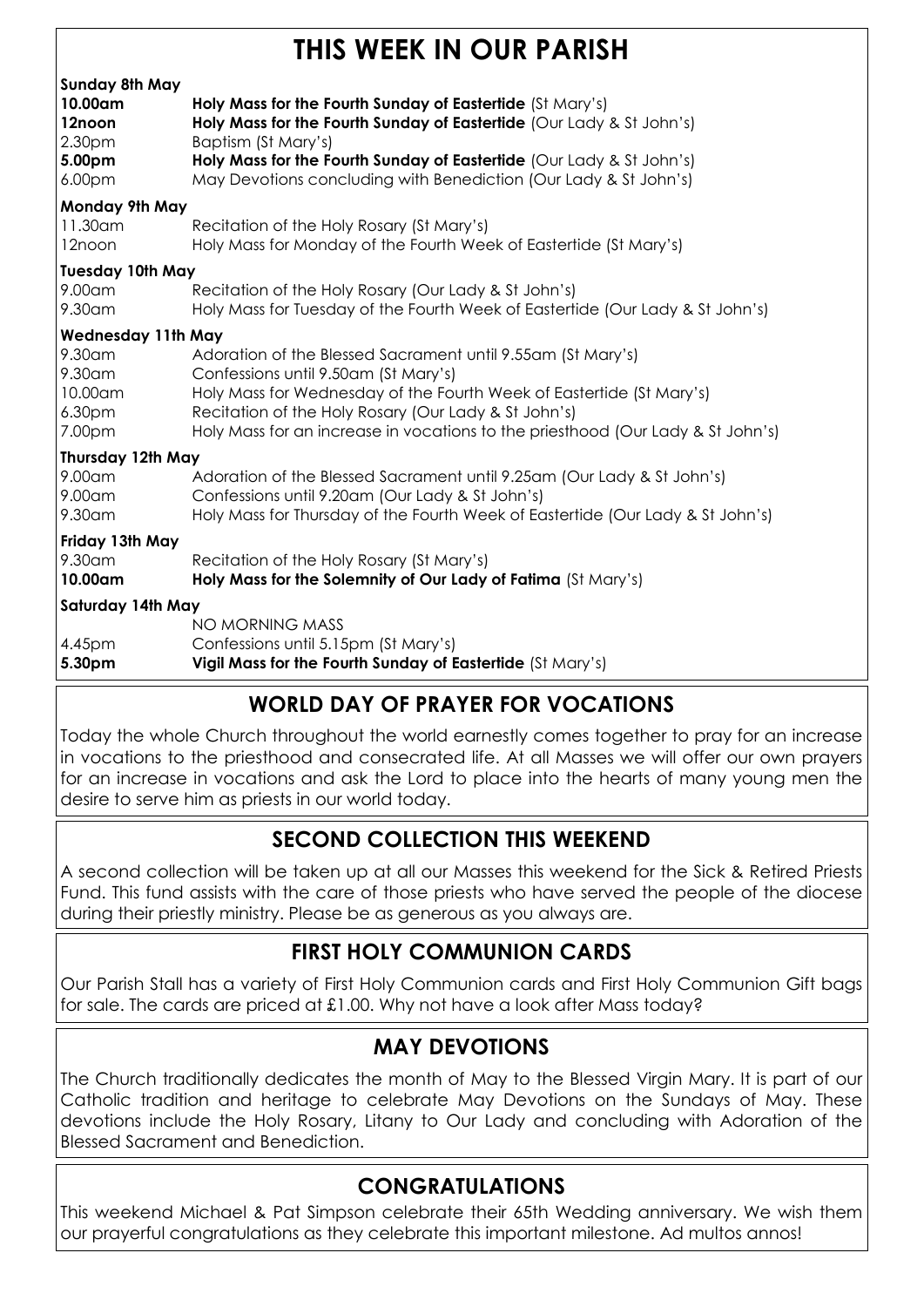#### GIFTAID APPEAL

If you pay UK Tax Fr Wyllie encourages you to sign up for this scheme which generates much needed funds for the parish. For every £1.00 you donate to the parish the Government gives us 25p. For example, if you donate £5.00 a week to the parish over the course of the year we receive £65.00 from the UK Government. If we have 100 people signed up to Giftaid we would receive around £6,500.00. Our Giftaid claim has been sent for the last financial year and we are hoping to receive this over the next few weeks.

| <b>PARISH FINANCES</b>                                                                                                                                                                                                                                                                                                                                                                                                                                                                                                                                                                                                                            | <b>MASS ATTENDANCE LAST WEEK</b>                                                                                                                                                                                                                                                                                                                                                                                                                                                                                                                                                                                                                                   |
|---------------------------------------------------------------------------------------------------------------------------------------------------------------------------------------------------------------------------------------------------------------------------------------------------------------------------------------------------------------------------------------------------------------------------------------------------------------------------------------------------------------------------------------------------------------------------------------------------------------------------------------------------|--------------------------------------------------------------------------------------------------------------------------------------------------------------------------------------------------------------------------------------------------------------------------------------------------------------------------------------------------------------------------------------------------------------------------------------------------------------------------------------------------------------------------------------------------------------------------------------------------------------------------------------------------------------------|
| <b>Collection &amp; Donations:</b><br>£885.00<br><b>Standing Orders &amp; Bank Transfers:</b><br>£1,367.00<br><b>Votive Candles:</b><br>£80.00<br>£2,332.00<br><b>TOTAL:</b>                                                                                                                                                                                                                                                                                                                                                                                                                                                                      | 5.30pm Mass<br>112<br>10.00am Mass<br>103<br>$50*$<br>12noon Mass<br>$30*$<br>5.00pm Mass                                                                                                                                                                                                                                                                                                                                                                                                                                                                                                                                                                          |
| Many thanks for your very generous support                                                                                                                                                                                                                                                                                                                                                                                                                                                                                                                                                                                                        | 295<br><b>Total</b><br>*The 12noon & 5.00pm Mass were impacted by football.                                                                                                                                                                                                                                                                                                                                                                                                                                                                                                                                                                                        |
| <b>FIRST HOLY COMMUNIONS</b>                                                                                                                                                                                                                                                                                                                                                                                                                                                                                                                                                                                                                      | <b>SPONSOR A TILE</b>                                                                                                                                                                                                                                                                                                                                                                                                                                                                                                                                                                                                                                              |
| Congratulations to the seven boys and girls<br>the<br>Sacrament<br>who<br>received<br>Оf<br>Holy<br>Communion for the first time on Saturday<br>afternoon. They were a credit to their parents,<br>families, school and our parish. We pray that<br>they will always love and appreciate the great<br>gift of Holy Communion throughout their lives<br>and grow in their love for the presence of the<br>Lord in the Holy Eucharist. Many thanks to Mrs<br>Colgan, Miss McIvor and the staff of St Mary's<br>Primary for preparing the children so well for<br>the celebration of this Sacrament.<br>Saturday 21st May - First Holy Communions at | The carpet in the body of the church in Our<br>Lady & St John's is in need of replacing. It has<br>been mentioned before about possibly tiling<br>the church floor rather than laying another<br>carpet. To help offset the cost of tiling the floor<br>and the work which would be involved, we are<br>hoping that parishioners will sponsor a tile. The<br>cost of each floor tile would be £25.00 and a<br>family or individual could sponsor one or more<br>of the tiles. The tiles would be placed in the<br>central aisle as well as the back and front of<br>the church. The carpet under the pews would<br>be replaced with a vinyl. There will be a sheet |
| 12noon for the pupils of St John's Primary in Our<br>Lady & St John's Church.                                                                                                                                                                                                                                                                                                                                                                                                                                                                                                                                                                     | at the back of the church from the beginning<br>of June to gauge support for this venture.                                                                                                                                                                                                                                                                                                                                                                                                                                                                                                                                                                         |
| <b>LIGHT BITE AFTER 12NOON MASS</b>                                                                                                                                                                                                                                                                                                                                                                                                                                                                                                                                                                                                               | <b>PARISH PASTORAL TEAM</b>                                                                                                                                                                                                                                                                                                                                                                                                                                                                                                                                                                                                                                        |
| Fr Wyllie is hoping to have the first Light Bite<br>after the Sunday 12noon Mass in Our Lady & St<br>John's on Sunday 5th June, the Solemnity of<br>Pentecost. If you are willing to help to plan and<br>organise this event then please speak with him<br>to get the ball rolling for making arrangements<br>and plans for how the afternoon will go. Many<br>thanks to the six adults who have volunteered<br>to help with the cooking and organising of this<br>event. We hope you can all make it after Mass<br>to have some time to chat.                                                                                                    | The Parish Pastoral Planning Team will meet this<br>Monday at 7.00pm in St Mary's Chapel House<br>discuss the responses to the Synod<br>to<br>Questionnaire and to begin to make plans to<br>implement the suggestions and ideas which<br>were expressed. The members of the group<br>would be pleased to hear your opinions and<br>suggestions so please speak to them before<br>the meeting. The members of this group are: Fr<br>Wyllie, Russell McAllister, Suzanne McCaughey,<br>Scott Smith, Laura Steele (Kennedy), Ciaran<br>Reilly & Suzanne Sherry.                                                                                                      |
| <b>RCIA</b>                                                                                                                                                                                                                                                                                                                                                                                                                                                                                                                                                                                                                                       | <b>FINANCE COMMITTEE MEETING</b>                                                                                                                                                                                                                                                                                                                                                                                                                                                                                                                                                                                                                                   |
| The RCIA programme will begin again after the<br>summer holidays, so if you know of anyone<br>who is interested in joining the Catholic Church<br>then please ask them to speak with Fr Wyllie as<br>soon as possible. An information evening will<br>take place soon, when we know if there is<br>anyone interested in going forward to being<br>received into the Catholic Church next Easter.                                                                                                                                                                                                                                                  | The next meeting of the Finance Committee<br>will take place on Tuesday 17th May at 3.00pm.<br>If you have anything you would like raised at<br>the meeting then please speak to Fr Wyllie,<br>Mary McDermott, Gerry McCaughey, Patricia<br>Weir or Irene McGoldrick before then so it can<br>be discussed at the meeting.                                                                                                                                                                                                                                                                                                                                         |